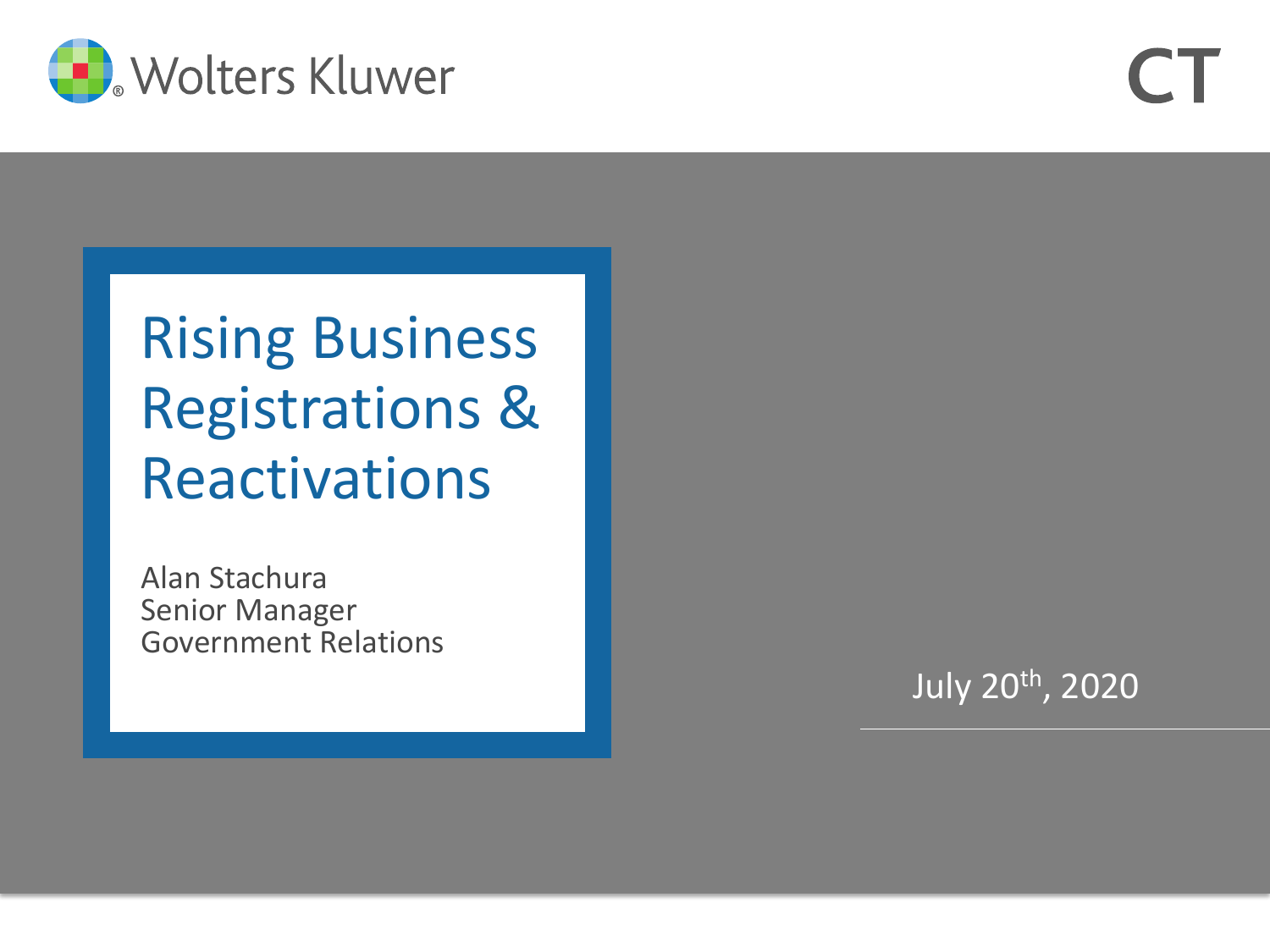## Business Identity Theft - Prior to Covid-19

- Business Identity Theft has always existed
- Opportunistic Crime
- More prevalent where there were less hurdles to overcome



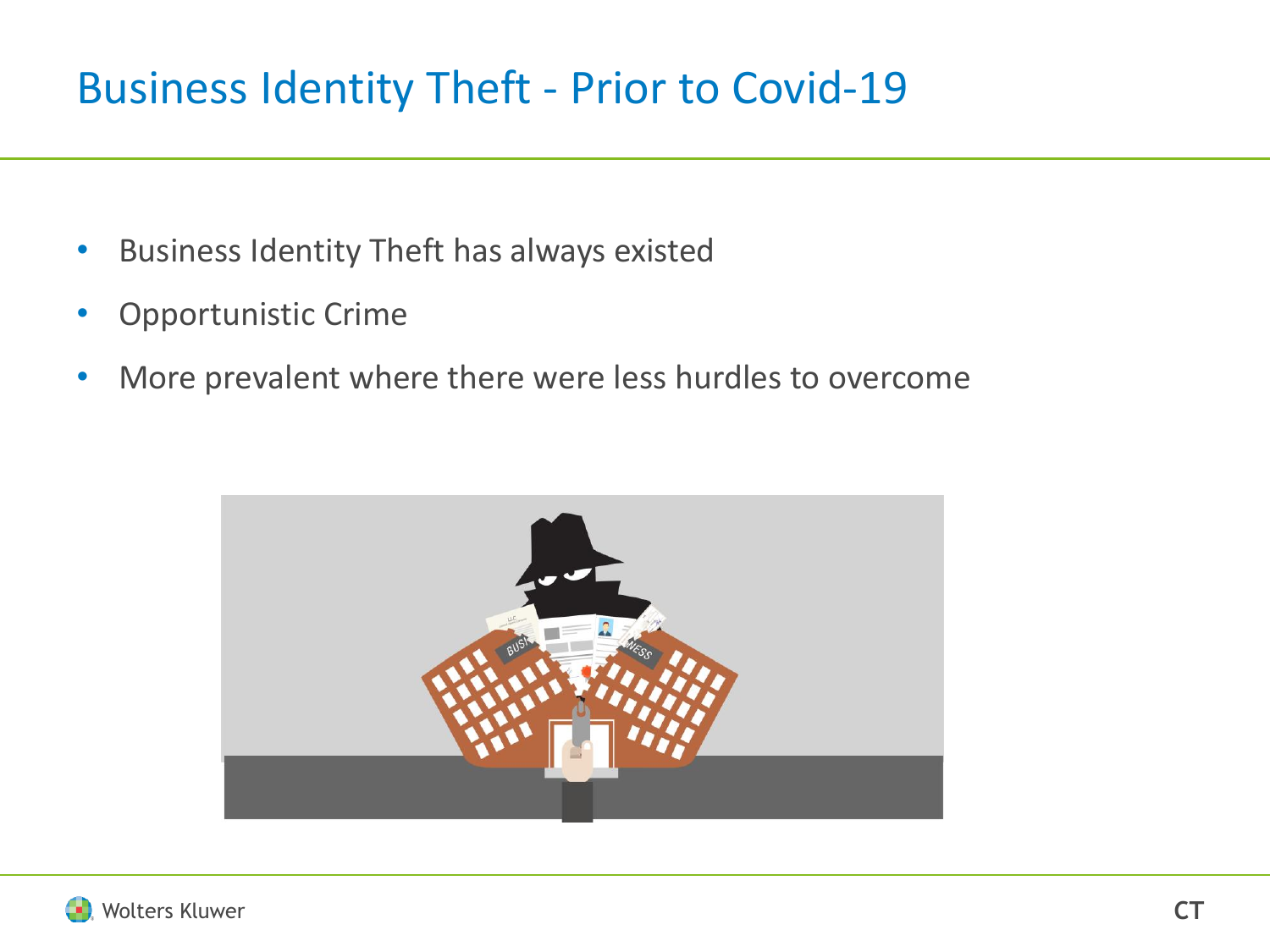# In The Old World…

- Criminals posed as owners, officers, or employees
- Reinstated legitimate businesses by paying taxes or filing documents
- Gained access to business accounts or opened new ones
- Obtained new loans & lines of credit in the entity's name
- Disappeared after damage was caused

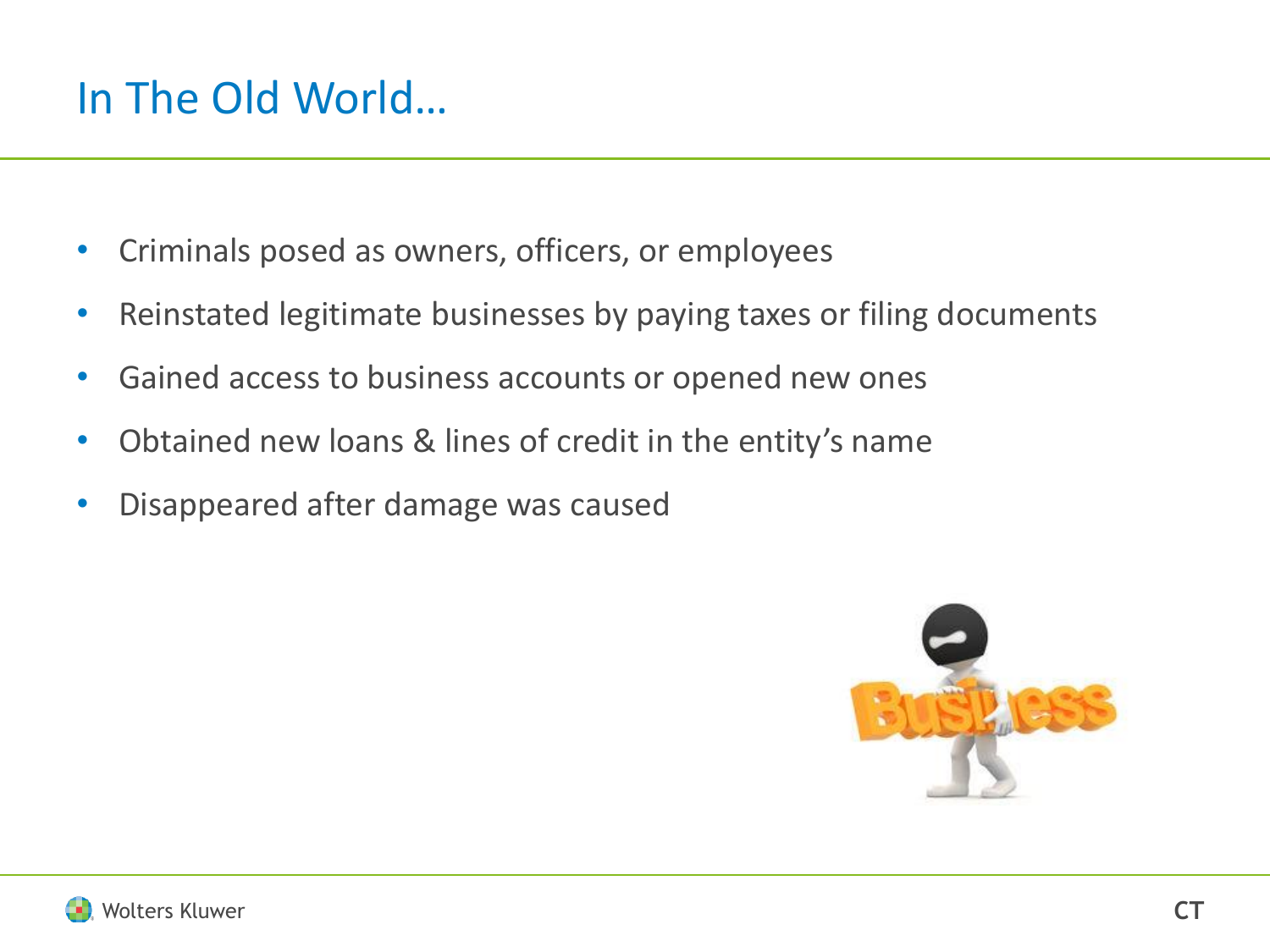## What Has Changed?

- Covid-19
- The CARES Act
- Paycheck Protection Program (PPP)
- New Ways of Working





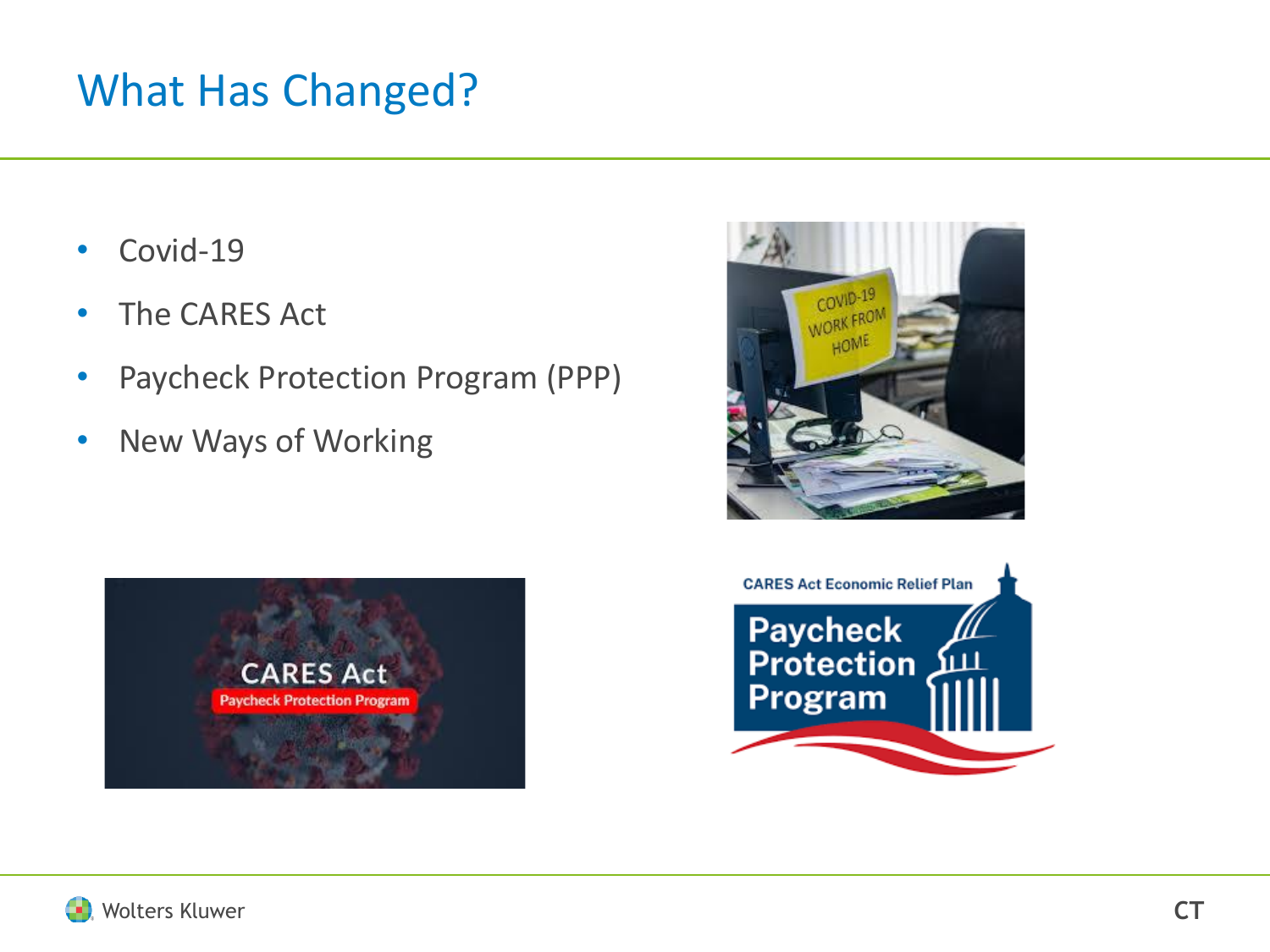# What Are We Seeing Now?

- Since March 2020, Reinstatement Filings are up over 135% across the country
- Complaints of theft to CT are more than doubled since March 2020
- Criminals have found new ways to utilize the Covid-19 crisis to their benefit



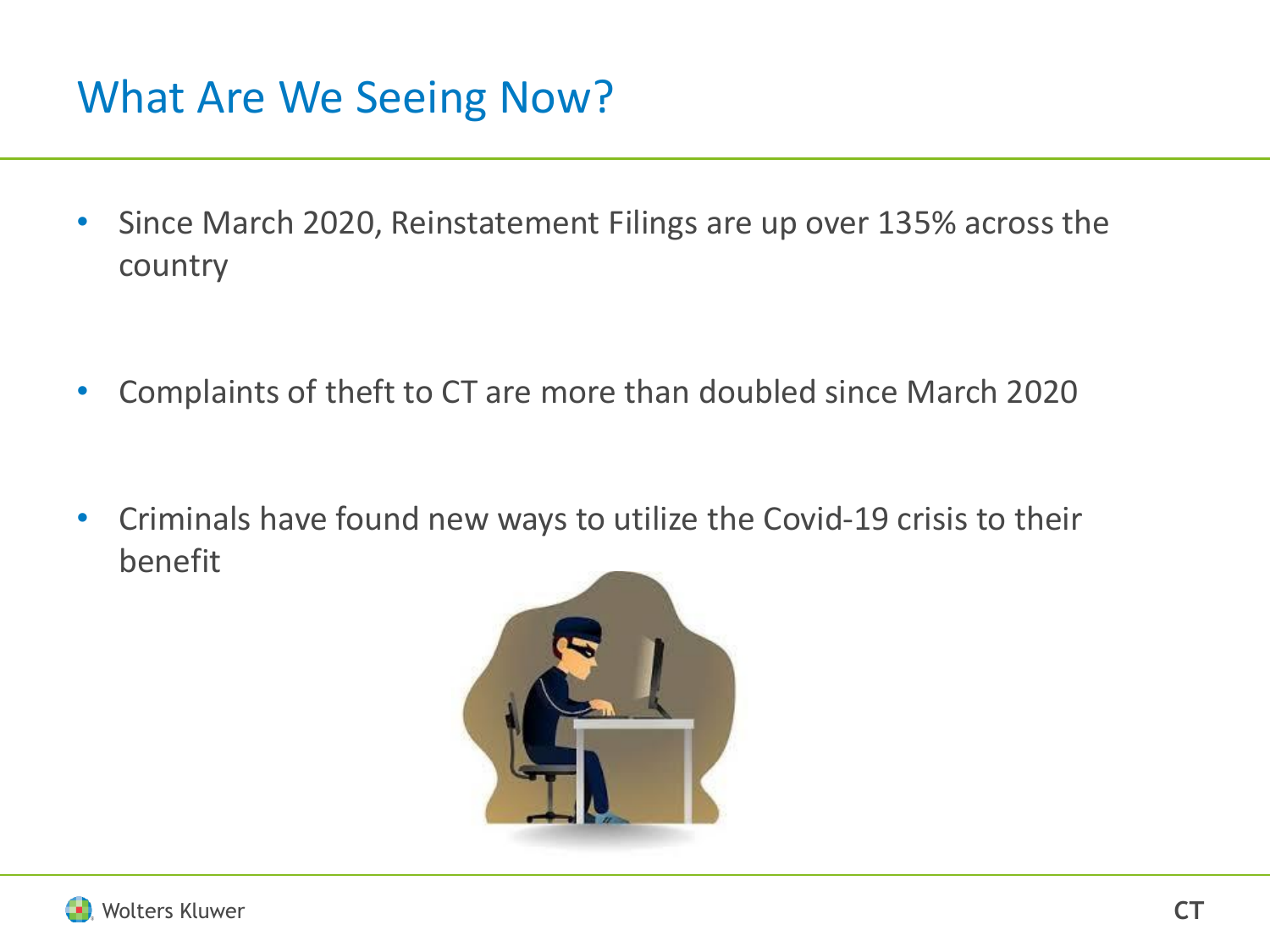#### Covid-19 Scams

- Attempts to utilize an existing business in order to take advantage of CARES Act & PPP offerings
	- JP Morgan Chase
	- HARPO Studios
	- Small Businesses
- Attempts to reinstate a prior business in order to take advantage of CARES Act & PPP Offerings
- Attempts to reinstate a prior business in order to obtain their Unclaimed Property assets

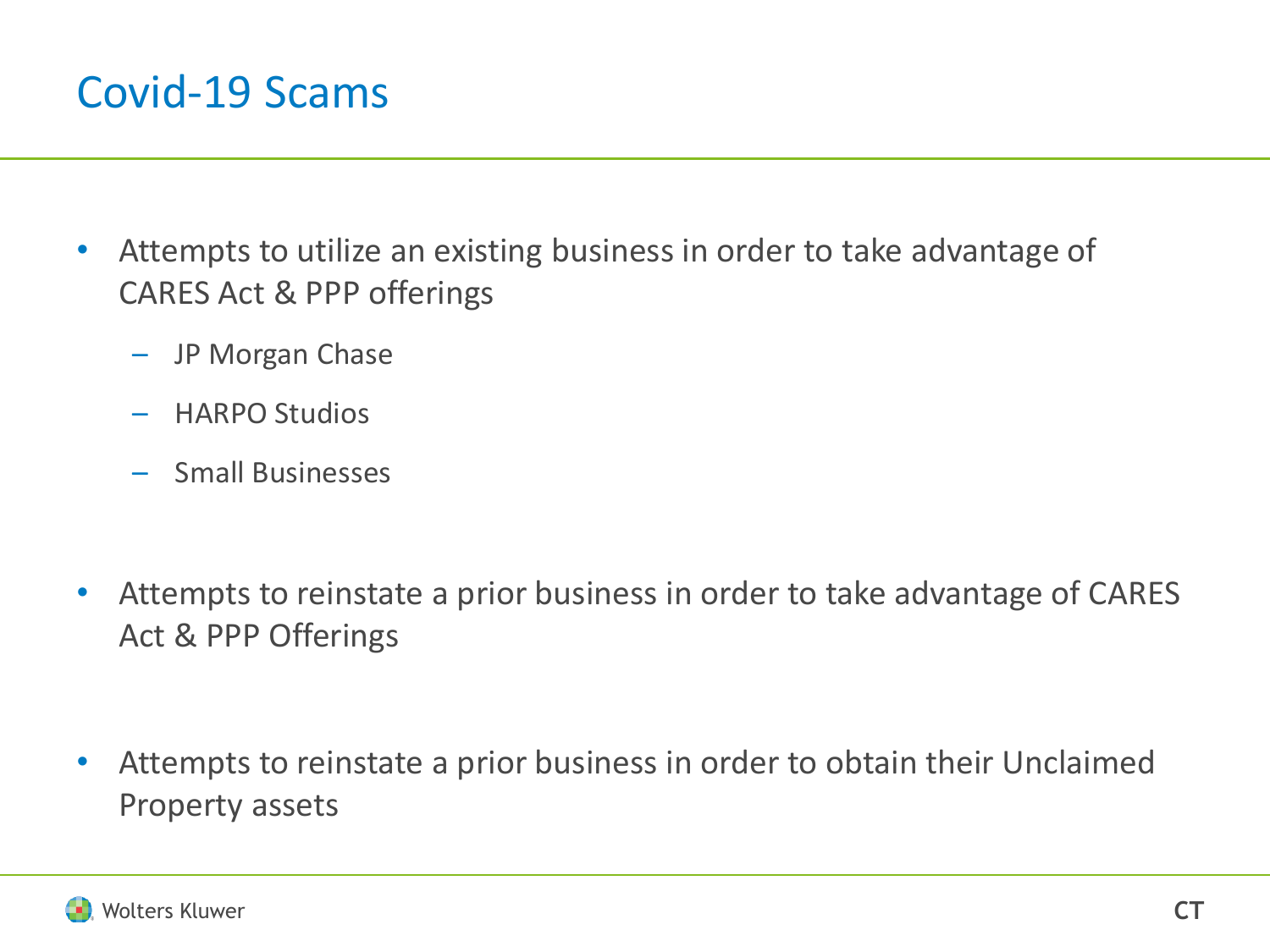## How Can We Slow or Stop This?

- Be aware
- Communicate
- Work together
- Report anything that feels wrong
- Help entities stay in good standing
- Educate Customers

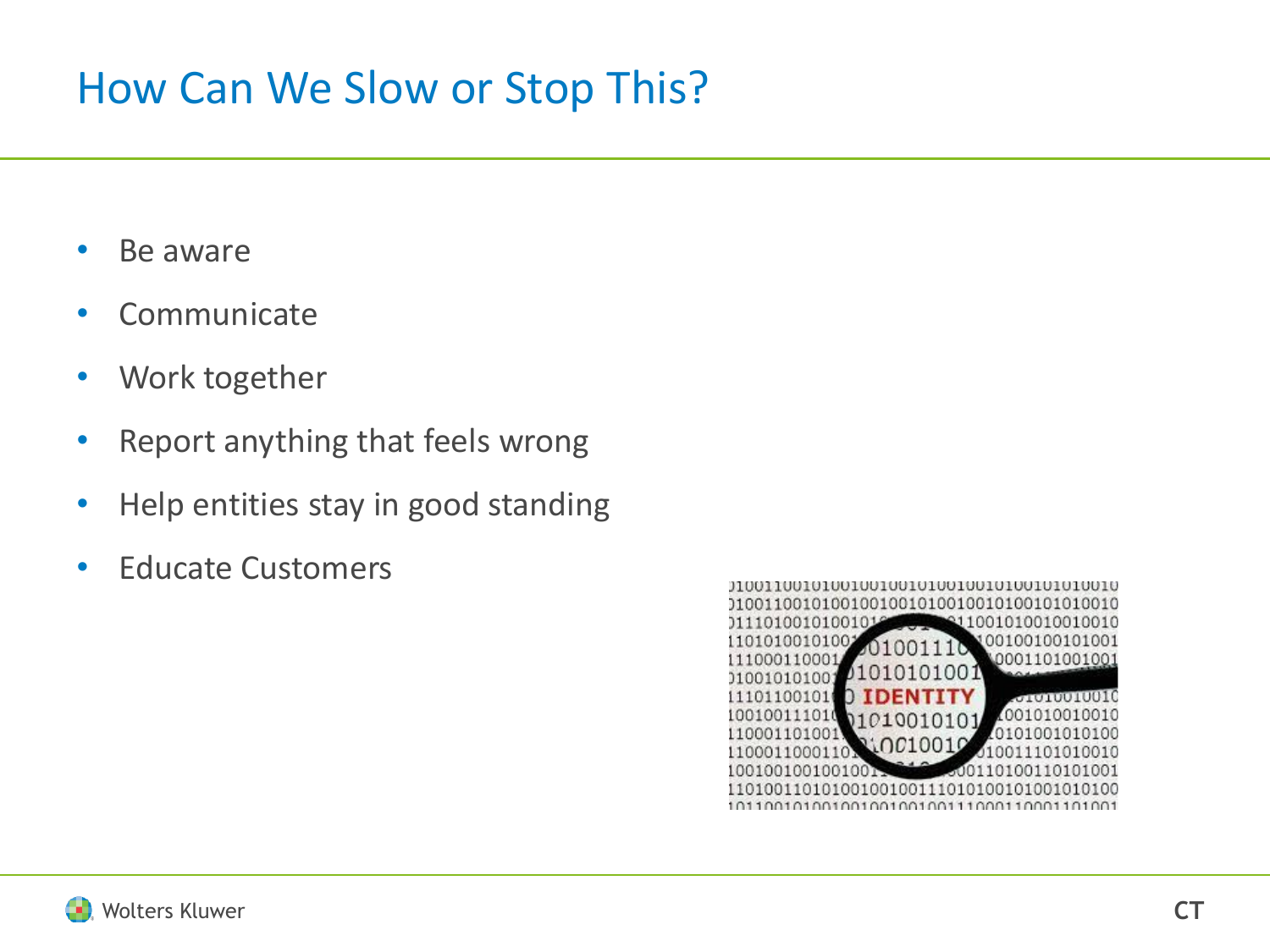#### Resources

- CT Resources
	- <https://ct.wolterskluwer.com/resource-center/articles/tactics-guard-your-business-identity>
	- <https://ct.wolterskluwer.com/resources/corporate-compliance-losing-good-standing-consequences>
	- <https://ct.wolterskluwer.com/resource-center/podcasts/interview-adam-levin-cybersecurity-business-identity-theft>
- A Sampling of State Resources
	- <https://www.sos.ca.gov/business-programs/customer-alerts/alert-business-identity-theft/>
	- <https://www.sos.state.co.us/pubs/business/ProtectYourBusiness/BusinessIdentityTheftPamphlet.pdf>
	- <https://www.sos.wa.gov/corps/preventanddetectbusinessidentitytheft.aspx>
	- <https://sos.oregon.gov/business/Pages/prevent-and-detect-business-identity-theft.aspx>
	- <https://www.sos.state.tx.us/corp/businessidentitytheft.shtml>
	- [https://sos.ga.gov/index.php/corporations/corporate\\_identity\\_theft\\_information](https://sos.ga.gov/index.php/corporations/corporate_identity_theft_information)